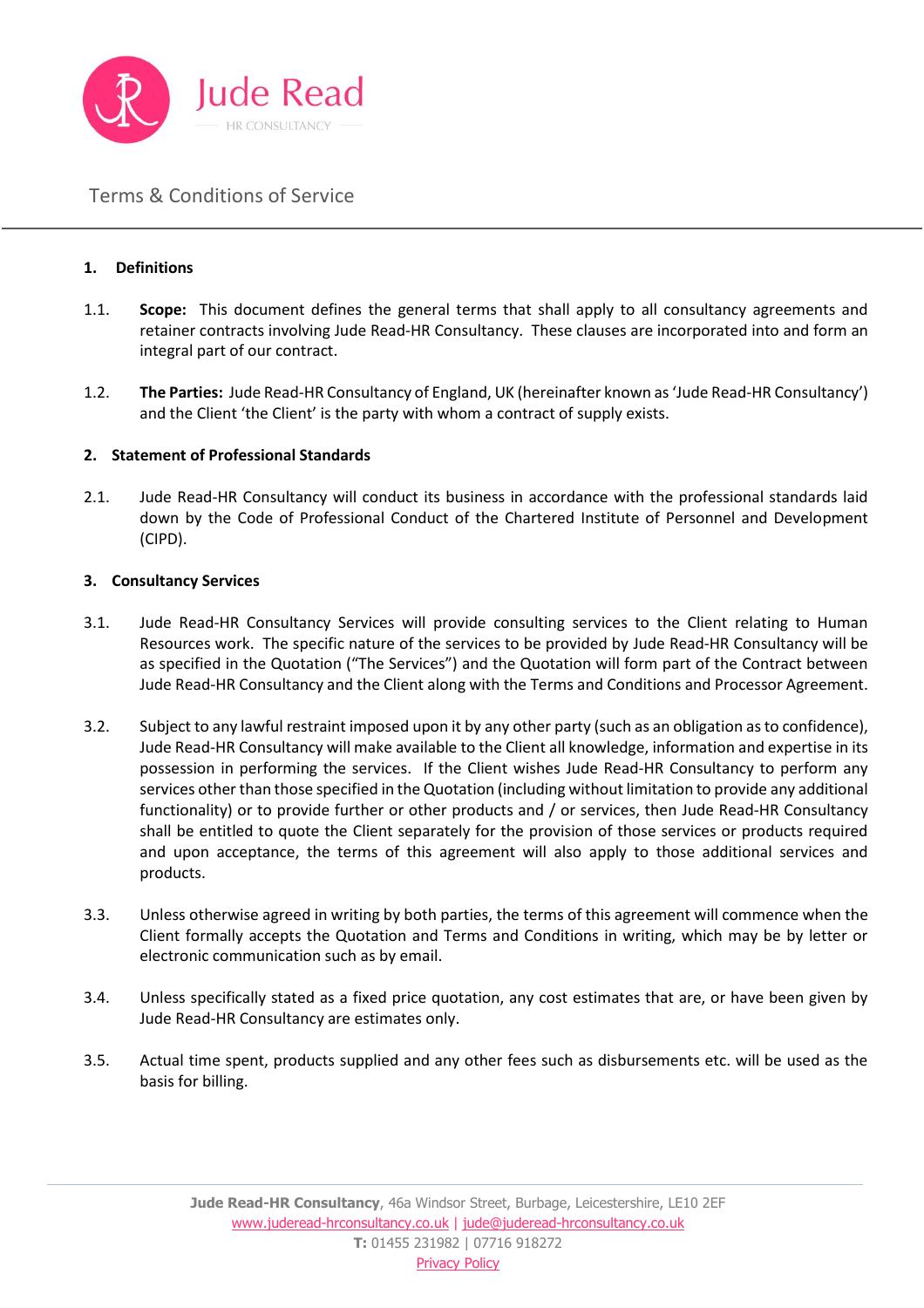

#### **4. Time Basis for Contracts**

- 4.1. Where applicable, activity time is calculated inclusive of travel time from the prior non-client activity (such as from the consultant's home, office, or third-party premises).
- 4.2. On-site activity is normally provided by the day or half day, except where otherwise agreed in advance. A day will normally be 10.00am – 4.00pm actually on site and half a day on-site amounts to 3.5 hours actually on-site.
- 4.3. Off-site activity time includes all office time spent acting for the Client and may be carried out at any location of Jude Read-HR Consultancy's choosing including Jude Read-HR Consultancy's business premises or any site away from the Client's premises.
- 4.4. Where off-site activity is provided by the hour, all travel, office, administrative, preparatory, production and telephone time in addition to actual client meetings and external interviews are chargeable at the agreed hourly rate as outlined in the Quotation.
- 4.5. Activity logs may be provided to Clients upon request.

#### **5. Performance**

- 5.1. All commitments with respect to the timing and scope of the project given to the Client by Jude Read-HR Consultancy – whether verbal or written – are made in good faith but are made necessarily in advance of;
- 5.2. Knowing the full scope of the difficulty that may pertain to the performance on specific points (for example, unforeseeable difficulty in obtaining certain information requested by the Client). For this reason, whilst Jude Read-HR Consultancy agrees to use its best endeavours to fulfil such commitments to the Client on the timing and the scope of consultancy and other projects, we cannot guarantee performance in either respect.

#### **6. Acceptance**

- 6.1. Any instructions received by Jude Read-HR Consultancy from the Client for the supply of services / products and / or the Clients acceptance of the Quotation and the Terms and Conditions shall constitute acceptance of the Terms and Conditions of the Contract.
- 6.2. Upon acceptance of these terms of business by the Client, the terms and conditions contained therein are irrevocable and can only be amended with the written consent of Jude Read-HR Consultancy.
- 6.3. The Client shall give Jude Read-HR Consultancy not less than 28 days prior written notice of any proposed or actual change of ownership or Clients Company name. This also includes Company address, contact numbers and business practice. The Client shall be liable for any losses incurred by Jude Read-HR Consultancy for non-compliance to this clause.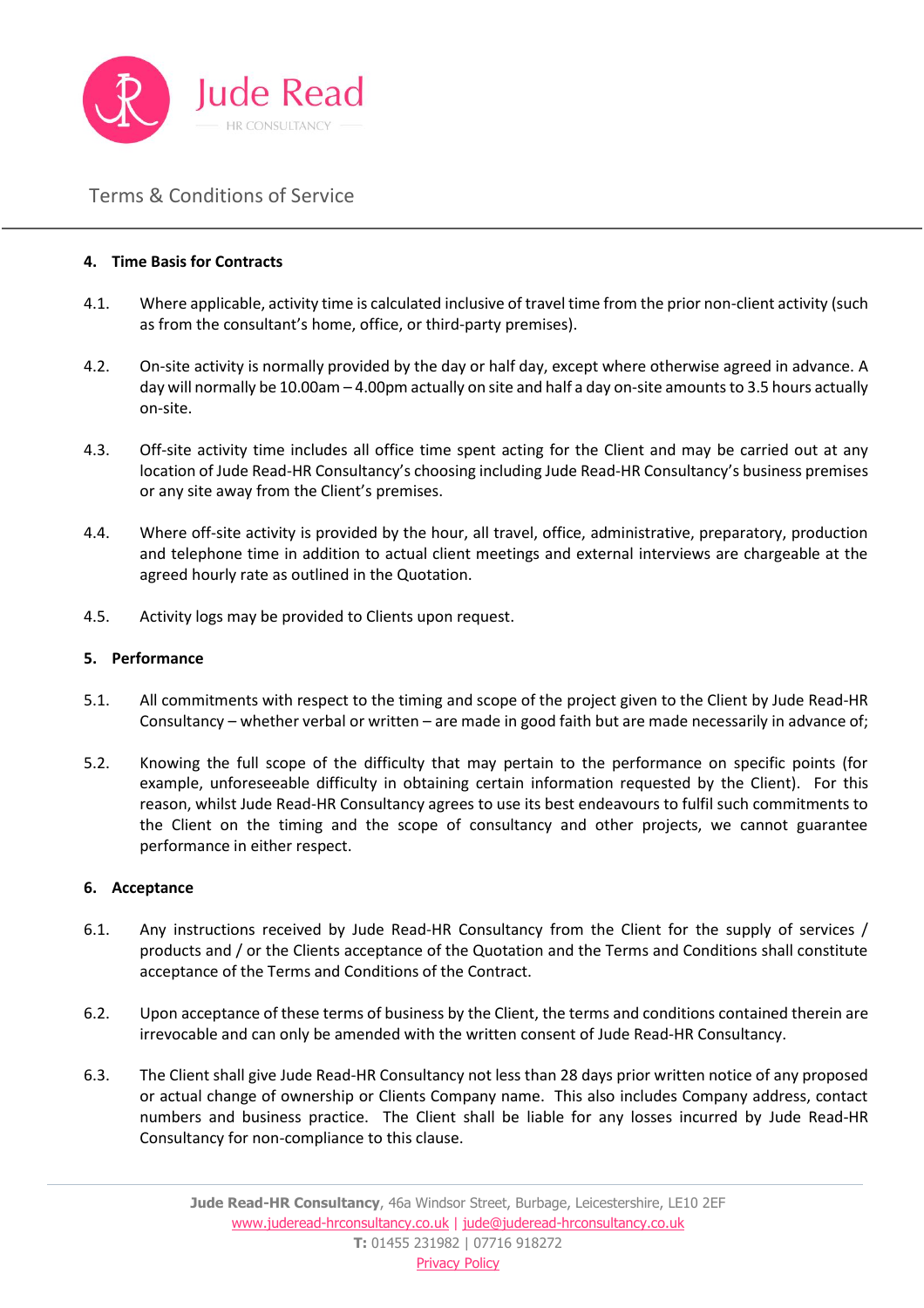

### **7. Reporting, Meeting and Training**

- 7.1. The Client shall ensure its employee(s) (as specified in the Quotation or such other person as the Client shall nominate in writing) is available to meet with Jude Read-HR Consultancy, either face to face, over the telephone or by email when reasonably required by Jude Read-HR Consultancy for the purposes of discussing the status and progress of the services.
- 7.2. If the Client or Client's employee cancels attendance to a pre-arranged meeting within 7 days of that meeting, Jude Read-HR Consultancy is entitled to charge a cancellation fee of 4 hours' work charged at the current hourly rate.
- 7.3. If the Client or Client's employee cancels attendance at a pre-arranged on-site visit day, set training day or event within 7 days of that on-site visit, training day or event, Jude Read-HR Consultancy is entitled to charge a cancellation fee of 100%.
- 7.4. If a Client or Client's employee cancels attendance to a set training day or event that has been prearranged within 14 days, Jude Read-HR Consultancy is entitled to charge a cancellation fee of 50%.
- 7.5. Jude Read-HR Consultancy is entitled to charge a cancellation fee of 4 hours' work on behalf of any external services sourced on behalf of the client where the Client or Client's employee cancels attendance to a pre-arranged meeting within 7 working days.
- 7.6. Jude Read-HR Consultancy is entitled to charge a cancellation fee of 8 hour's work on behalf of any external services sourced on behalf of the client such as minute taking where the Client or Client's employee cancels attendance at a pre-arranged on-site visit day, set training day or event within 7 days of that visit.

#### **8. Fees and Expenses**

- 8.1. Jude Read-HR Consultancy will provide services to the Client and will be entitled to charge the Client for such services at the rates specified in the Quotation.
- 8.2. The remuneration structure agreed between Jude Read-HR Consultancy and the Client may be based on a number of methods, such as a 'retainer' or 'subscription', a 'fixed fee' or an 'hourly rate' or 'time based' rate (i.e. day rate, half day rate, hourly rate) but in any event as outlined in the Quotation.
- 8.3. The 'Retainer' fee or 'Subscription' fee shall be defined as a payment made to secure Jude Read-HR Consultancy's services for a fixed period of time. Fixed fee contracts cover the performance of an agreed service as outlined in the Quotation for an agreed fee. Extra time incurred by Jude Read-HR Consultancy in the performance of the fixed fee component of a contract will be borne by Jude Read-HR Consultancy, unless it is found that the Client has deliberately withheld information pertaining to the delivery of the agreed services, rendering the contract unachievable within the agreed timescales.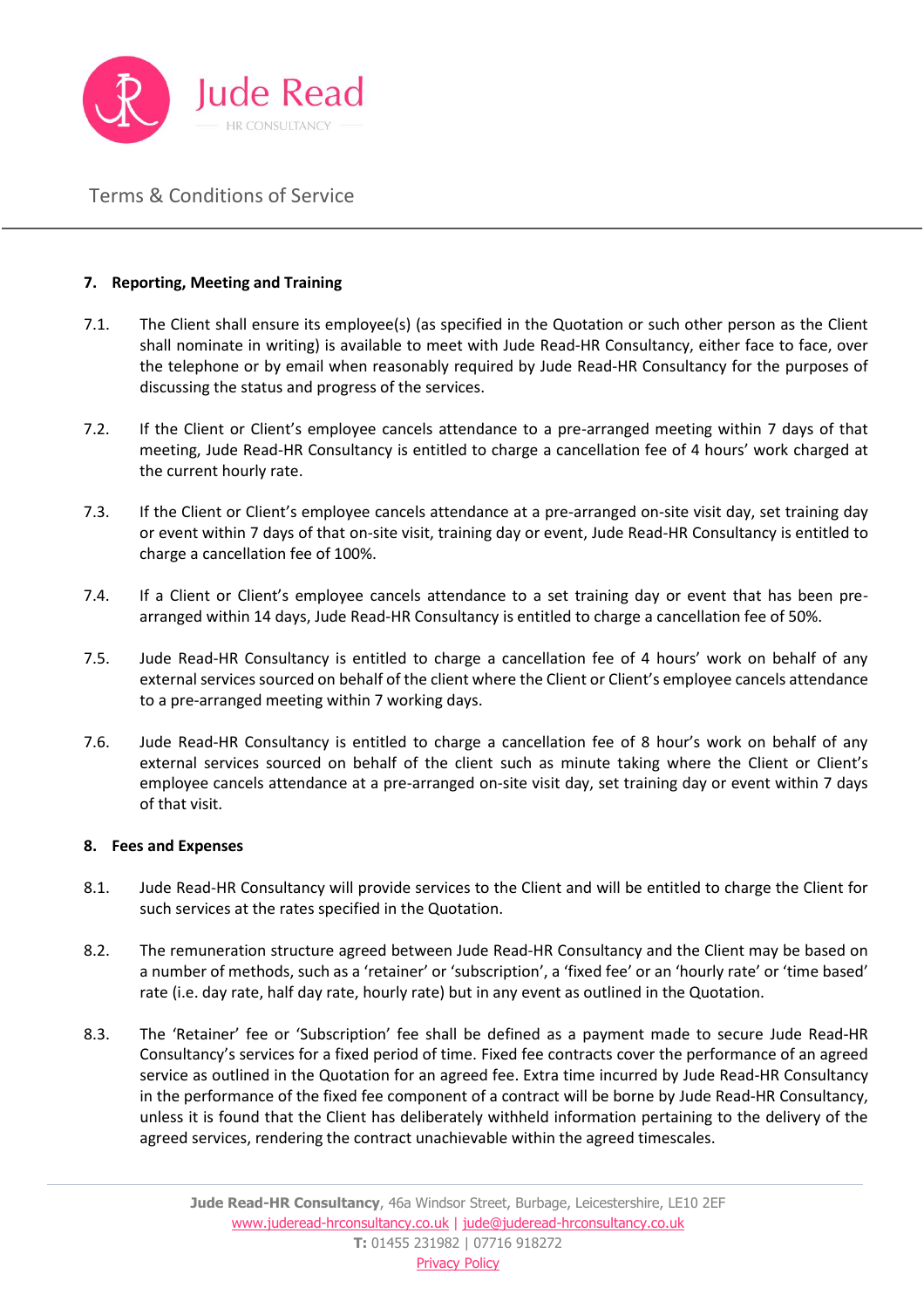

- 8.4. All Quotations are valid for a period of 3 months from date of issue prior to confirmation of engagement of Services by the Client.
- 8.5. Unless otherwise stipulated Jude Read-HR Consultancy's quotations with clients will not include expenses in the pre-arranged fee. Additional fees include but are not limited to mileage, car parking, pre-authorised accommodation costs, room hire costs, recruitment agency /head-hunter fees and any other costs essential to the delivery of the services are levied in addition to the agreed fee.
- 8.6. Expense receipts wherever practical, will be retained by Jude Read-HR Consultancy and will be available for inspection upon request.
- 8.7. The Client will pay Jude Read-HR Consultancy for the cost of any products or services together with Jude Read-HR Consultancy's own charge that it levies for handling and / or obtaining relevant materials.
- 8.8. Retained services are for a period of 12 months and the service will terminate after the period that the 12<sup>th</sup> payment covers has expired. A revised quotation will be issued within the last month of the contractual agreement.

#### **9. Payment Terms**

- 9.1. The Client agrees to be bound by the payment terms stipulated within the contract.
- 9.2. Payments may be required in advance of any service delivery, by invoice or by monthly Standing Order as stipulated within the contract.
- 9.3. All invoices rendered by Jude Read-HR Consultancy are payable within 7 days from the date of invoice, unless otherwise agreed within the Quotation. The Client agrees to pay Jude Read-HR Consultancy in full within this time period.
- 9.4. If the client fails to make any payment on time without giving notification of due cause then Jude Read-HR Consultancy reserves the right to withhold delivery of any further consultancy or stages of work contained within the Quotations and will not be responsible for any inconvenience, loss or damage so caused.
- 9.5. Without prejudice to Jude Read-HR Consultancy's rights under this Agreement, Jude Read-HR Consultancy shall be entitled to charge and the Client shall pay interest at 2% above the base lending rate of Barclays Bank PLC per month should the Client fail to pay any invoice by the due date for payment.

#### **10. Stage Payments**

10.1. Most contracts that extend across several months allow for stage payments. These are negotiated in advance as part of the normal discussions prior to agreement of the Contract and will be outlined in the Quotation.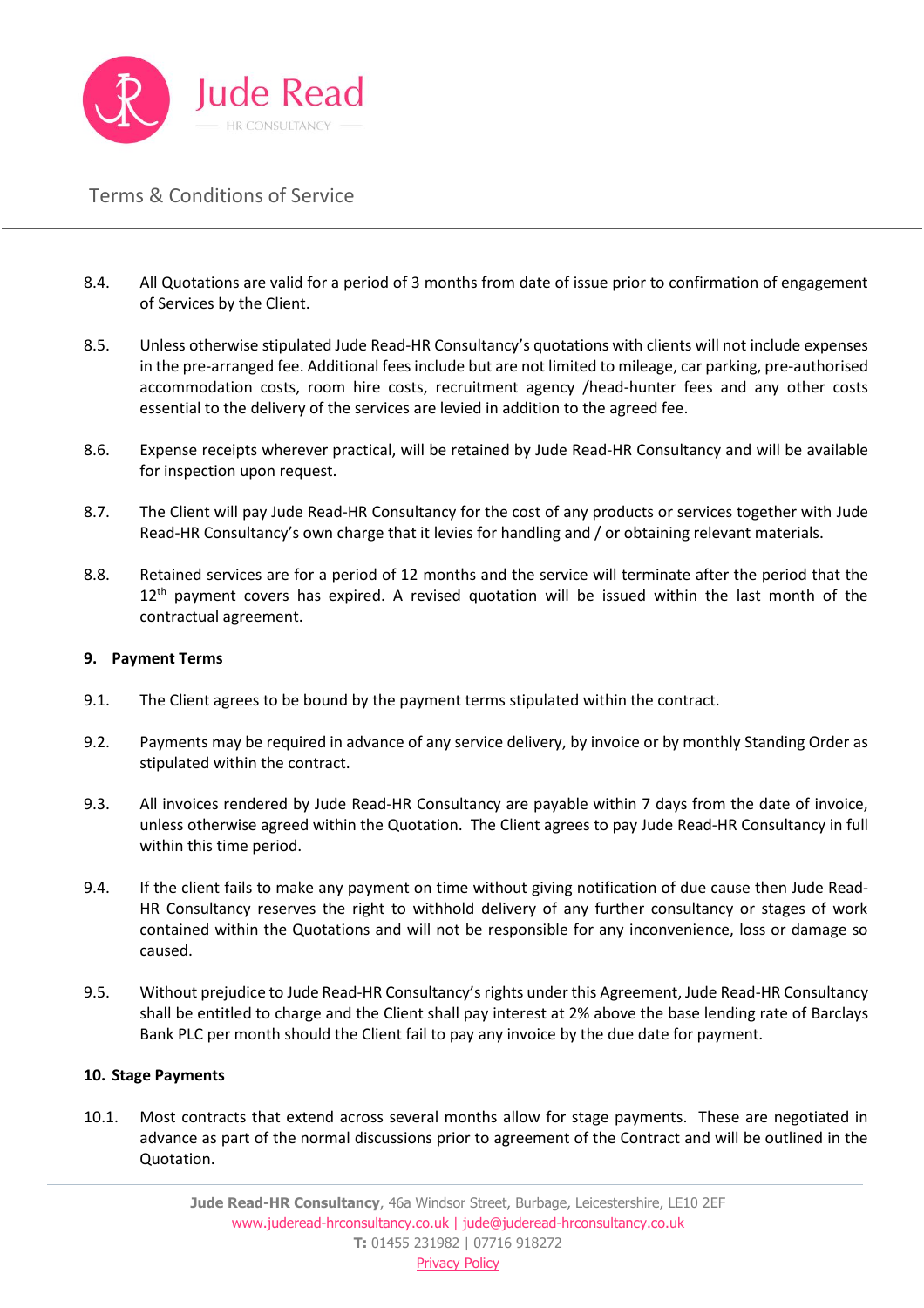

- 10.2. Jude Read-HR Consultancy shall have the right to suspend all work on behalf of the client should these payments not be made on time to the agreed schedule. Any adverse impact that this suspension has upon the completion schedule or the quality of the product or service for the Client shall be at the Client's sole responsibility. This right applies not just to the contract in arrears but also any other contracts with the Client, whether or not payments against these contracts are in arrears.
- 10.3. In particular, the Client should note that where it has been agreed that payment of all or part of a contract is to be made 'in advance' work will not commence on the client's behalf until payment is actually received.
- 10.4. Should Jude Read-HR Consultancy issue draft documents for final changes and approval, it has the right under this agreement to the following; from the date that draft documents are issued, the Client has 14 days to submit any revisions required. Should the Client fail to do so, final documents will be issued and invoiced accordingly.

### **11. Cancellation Rights**

11.1. The contract may be terminated in the following circumstances:

By either party giving 90 (ninety) days' notice in writing to that effect; or

Immediately by Jude Read-HR Consultancy by notice in writing if the Client fails to remedy a breach of this Agreement (including any provision as to payment) within 30 (thirty) days of receipt of a notice from Jude Read-HR Consultancy advising of such a breach requiring it to do so.

- 11.2. The Contract shall be regarded as a whole unless there are break points within it agreed in advance or it is divided into stages or where it is subject to periodic renewal. Where no such division is agreed in advance and stipulated in the contract, the Client shall be liable for the totality of the value of the contract – including all expenses incurred to the date of cancellation – whether or not the Client wishes the work to be completed.
- 11.3. Annually reviewed service contracts, retainers and subscriptions will not be renewed automatically for a further 12-month period.
- 11.4. Where the cancelled contract relates to a retained or subscription service, where the required notice period is given in accordance with the terms and conditions, services will continue to be provided by Jude Read-HR Consultancy for the duration of the notice period, at the end of which time, services will be ceased. Where the Client wishes to cancel but insufficient notice is provided, the 12-month contract will continue to its expiration date and services will continue to be provided up to the date of expiry. Where the Client wishes to cancel a retainer or subscription service with immediate effect, the Client shall be liable for paying for the remainder of the contract up to the date of its expiry.
- 11.5. On termination of this Agreement, however occurring, all money's unpaid by the Client pursuant to this Agreement will immediately become due and payable.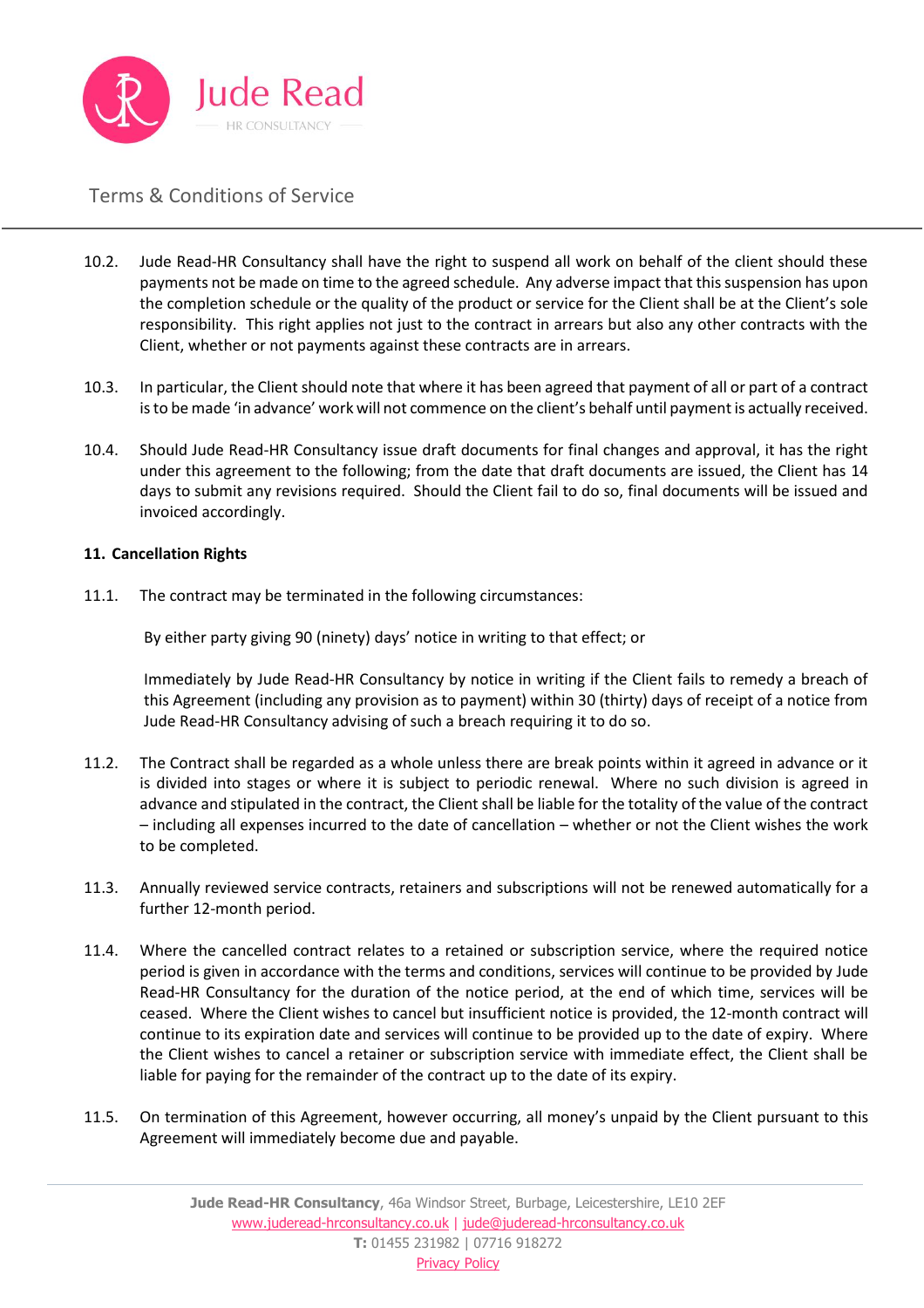

- 11.6. If such monies remain unpaid for a period of 30 days then (without prejudice to other rights that Jude Read-HR Consultancy may have for breach of this Agreement or otherwise) Jude Read-HR Consultancy will be entitled to cease consultancy services and to retake possession of any products provided.
- 11.7. The Client's obligations within the Contract (including any obligations to indemnify) under the clauses relating to Intellectual Property, High Risk Activities, Liability and Confidentiality shall survive the termination of the Agreement for whatever reason. Jude Read-HR Consultancy's obligations in relation to Confidentiality shall survive the termination of this Agreement for whatever reason.

#### **12. Quotation Non –Exclusive**

12.1. The Client acknowledges that Jude Read-HR Consultancy is providing Services to the Client on a nonexclusive basis and that Jude Read-HR Consultancy may provide Services of the same or a similar nature as the Services to any other party, unless expressly agreed within the terms of the Quotation.

#### **13. No Poaching**

13.1. The Client undertakes to Jude Read-HR Consultancy that it will not for a period of 12 months from the termination of this Agreement entice or endeavour to entice away from Jude Read-HR Consultancy any employee of Jude Read-HR Consultancy. The Client acknowledges that the prohibition and restriction contained in this clause are reasonable in the circumstances and necessary to protect the business of Jude Read-HR Consultancy.

#### **14. Liability for Advice Given**

- 14.1. Jude Read-HR Consultancy provides information, advice and services in good faith based upon information available and provided by the Client at the time. We do not warrant the accuracy of information provided. It is for the Client to decide whether or not to accept our advice in making his/her own management decisions. We advise that the data critical to a decision should be independently verified prior to being acted upon. Therefore, Jude Read-HR Consultancy accepts no liability for the consequences of its information, opinions and advice, whether direct or indirect.
- 14.2. To the extent permitted by the law, Jude Read-HR Consultancy expressly excludes all conditions and warranties whether express or implied.
- 14.3. Notwithstanding any other provision in this Agreement, in no event will Jude Read-HR Consultancy be liable to any party including the Client for any indirect, punitive, special, incidental or consequential damage in connection with or arising out of this Agreement (including for loss of profits, use, data or other economic advantage) however it arises whether for breach of this Agreement or in tort. The Client will indemnify Jude Read-HR Consultancy and keep it indemnified from and against any claims by any third party for or in respect of such damages. Jude Read-HR Consultancy's liability is limited to the value of the contract with the Client or the value of the loss whichever is the smaller.